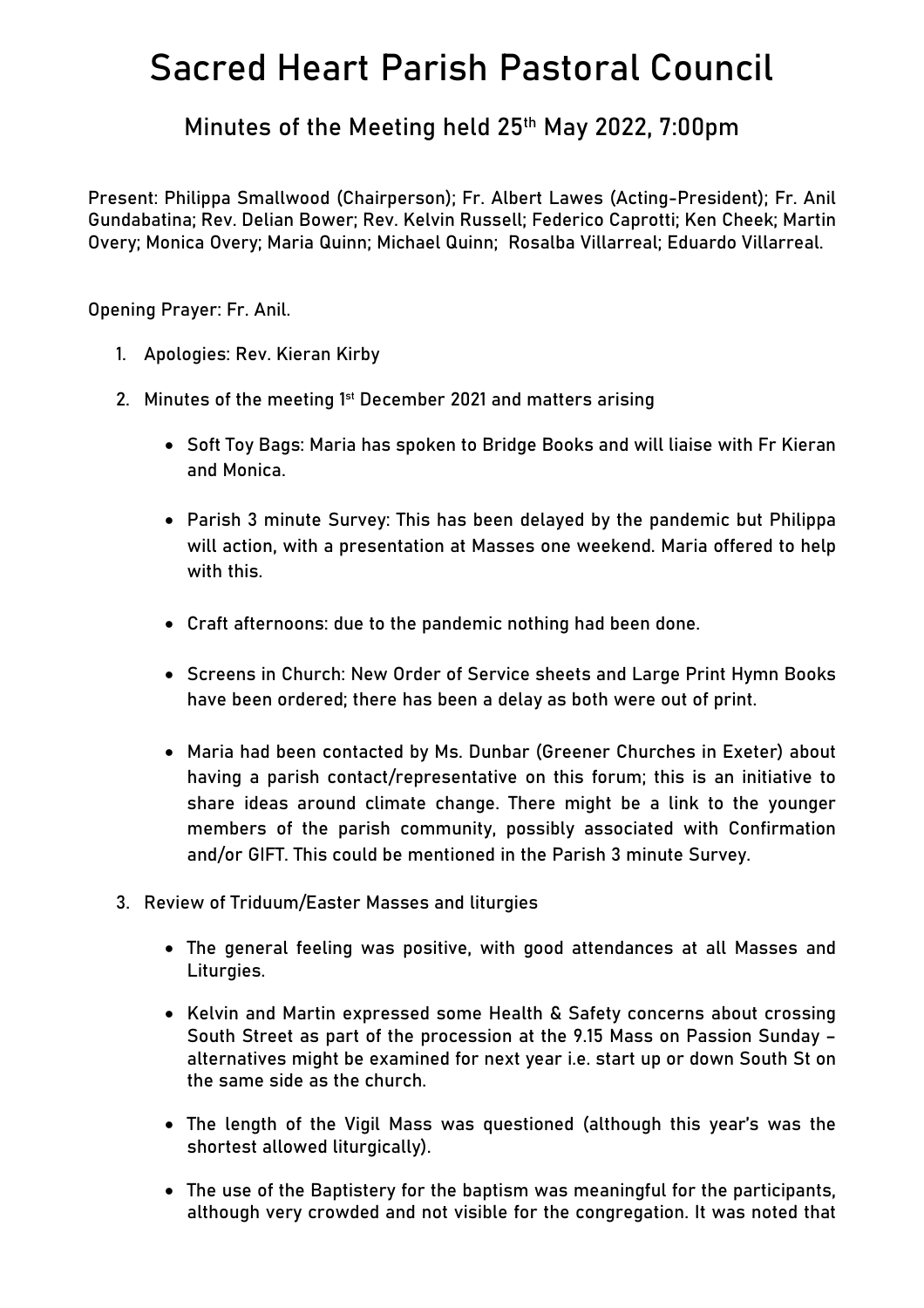the value of having baptisms at the front of the church is that all the community are better placed to share in the sacrament.

- **4. Parish Ministries**
	- All Parish Ministries need more people!
	- Rosalba asked whether members of the congregation could be invited onto the Sanctuary during Mass?
	- Altar Servers the 9.15 Mass has sufficient, although attendance is variable. The 5.30 Vigil Mass and the 11.15 Mass have few, or none. Young people can only be available to serve if their parents attend Mass - this could be addressed as part of the 3 minute Survey.
	- The GIFT programme could be used to promote Ministries.
	- Children's Liturgy (9.15 Mass) could the children relate to the congregation what they have been learning when they return (this was done previously)?
	- The Commissioning of Minsters needs to be undertaken regularly. This would highlight what is done in the parish and may encourage more interest in the different ministries.
	- Fr. Albert informed the council that the Legion of Mary hoped to establish a group in the parish, to visit parishioners and possibly to undertake such duties previously carried out by the SVP.
	- Philippa reported that Welcoming at Sunday Masses had been started at the 9.15 Mass; feedback had been positive and a couple of parishioners had offered to help; but more volunteers were needed, particularly at the 5.30 and 11.15 Masses in order to start Welcoming at those masses.
- **5. Synodal Journey – next steps**
	- The circulation of the Parish Feedback and Diocesan Final Report were noted. It was felt that it had been a positive process, in spite of the fact that the questions set were restrictive and that the process was very directive. Going forward some continuity would be important, providing the process could be tailored to parish needs and concerns. Fr Albert and Philippa will draw up questions to be addressed at a follow-on day.
	- Benediction and Adoration of the Blessed Sacrament on Sunday evenings would be starting soon, plus an evening Mass on Thursdays.
	- Greater involvement of the children and young adults of the parish would be a good thing, possibly tied in with the current Formation sessions.
- **6. Social Action – Waymakers update**
	- Two substantial donations had been received and the project was secure from a financial point of view.